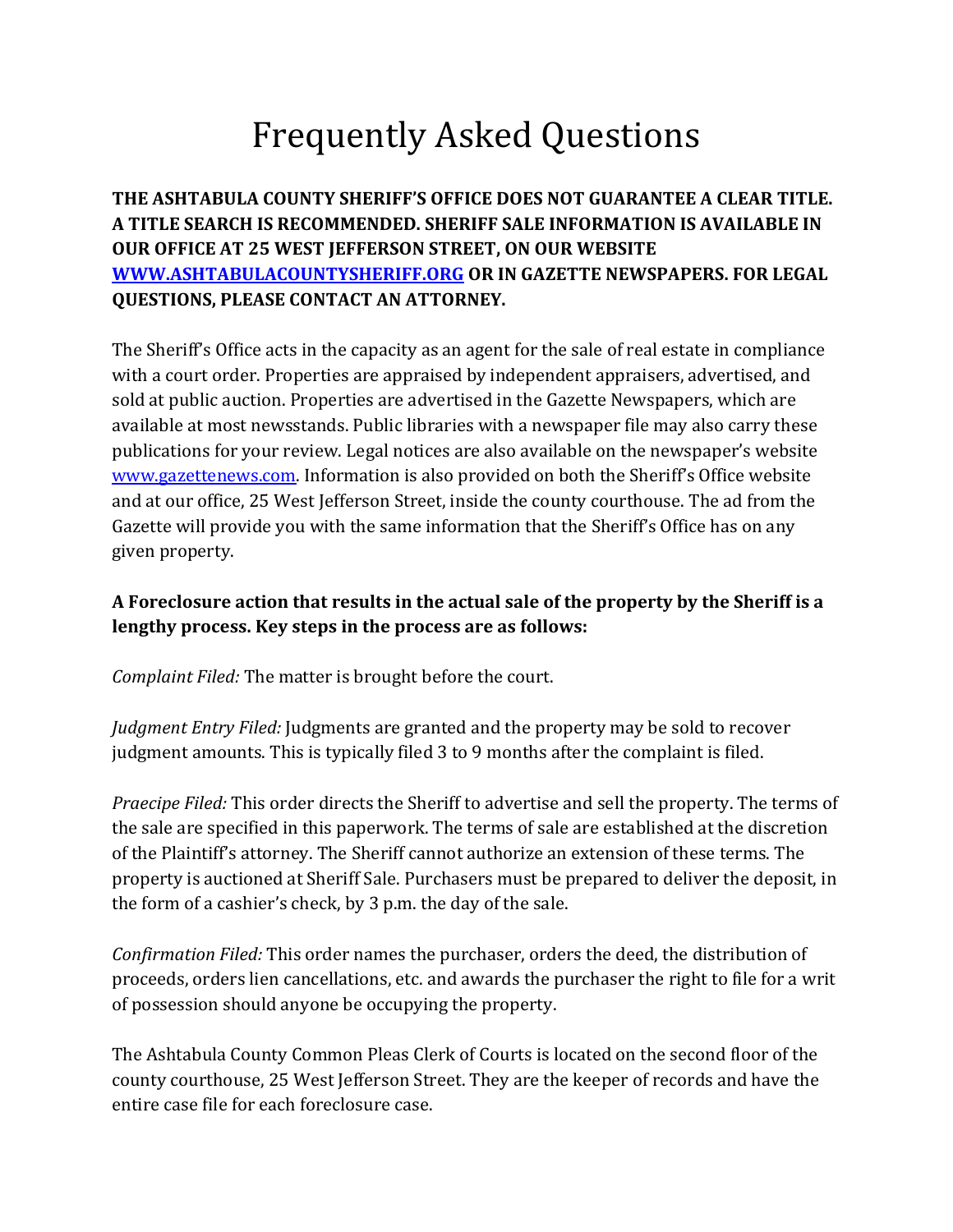# **How can I find out the status of a property that has been vacant for a long period of time?**

A property will not be scheduled for Sheriff Sale until a praecipe is filed. In order to search court records, to determine whether a property is in foreclosure, you will need to know the property owner's name or the case number. If you do not know who owns the property, you can search by address or parcel number on the Ashtabula County Auditor's website, [www.ashtabulacountyauditor.org,](http://www.ashtabulacountyauditor.org/) to obtain that information. Keep in mind, a foreclosure case must be closed before a praecipe can be filed and a property can be set for Sheriff Sale.

# **My property is set for Sheriff Sale, when do I have to vacate?**

It would be in your best interest to vacate within 30 days from the date the property is sold at Sheriff Sale.

#### **I am leasing a property that is in foreclosure, when must I vacate?**

Unless you have made arrangements with the purchaser to continue to live in the property, you will have to vacate. Legal questions arising from your relationship as a renter/lessee with the defendant in the case must be addressed by your legal advisor.

# **Who should the cashier's check (for deposit) be made payable to?**

The cashier's check should be made payable to the Ashtabula County Sheriff's Office. Deposits must be paid by 3 p.m. the day of the sale.

# **The ad for a property I am interested in was in last week's Gazette, but not this week's. What happened?**

The property was probably withdrawn or a bankruptcy filed which puts an immediate hold on sale proceedings. You can verify this by checking the court records.

# **If no one is living in a property I purchased, can I start renovations right after the sale?**

The confirmation of sale awards the purchaser possession of the property. The defendant has the right to redeem the property up until the confirmation is filed. You cannot go on the property until it transfers into your name.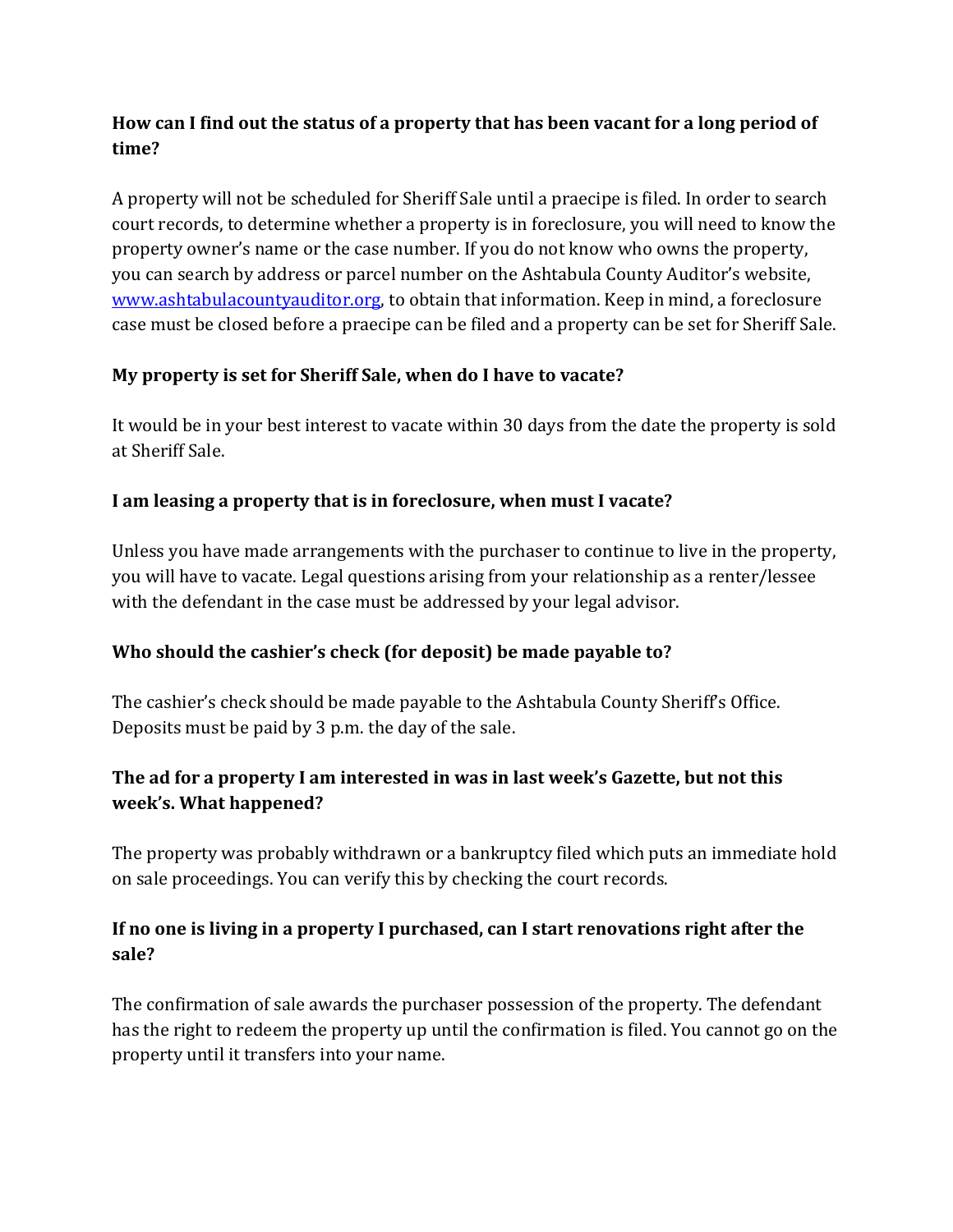#### **Where do I pick up the keys to the property I purchased at Sheriff Sale?**

There are no keys for these properties. Once the property transfers into your name, you will have to gain entry however you can.

#### **When will my closing be scheduled?**

The Sheriff Sale is a cash sale. There is no "closing" on a Sheriff Sale. If you are obtaining financing, it is in your best interest to have that secured prior to the sale. The required deposit is due by 3 p.m. the day of the sale. The remaining balance is due within 30 days or when the confirmation is filed, whichever comes first. If you do not pay the balance within the required amount of time, legal action will be taken.

## **Will I get my deposit back if redemption is filed on a property that I purchased at Sheriff Sale?**

If a sale is canceled after monies have been paid, a refund check will be issued as soon as we receive the court order indicating a refund is due to the purchaser.

# **If I do not complete the purchase of a property that I put a deposit on at Sheriff Sale, will I get my money back?**

Failure to follow through with the purchase of a Sheriff Sale property will result in forfeiture of your deposit and legal action will be taken. You will be held in contempt of court and will be held responsible for all costs incurred by the Sheriff and/or the courts and a fine could be imposed by the judge.

#### **Do I need a real estate agent to bid for me at a Sheriff Sale?**

No. A Sheriff Sale is a public auction.

#### **Do I need to register for the sale?**

No. There is no registration required.

#### **Can I see the inside of the properties set for Sheriff Sale?**

No. Properties purchased at Sheriff Sale are not available for inspection.